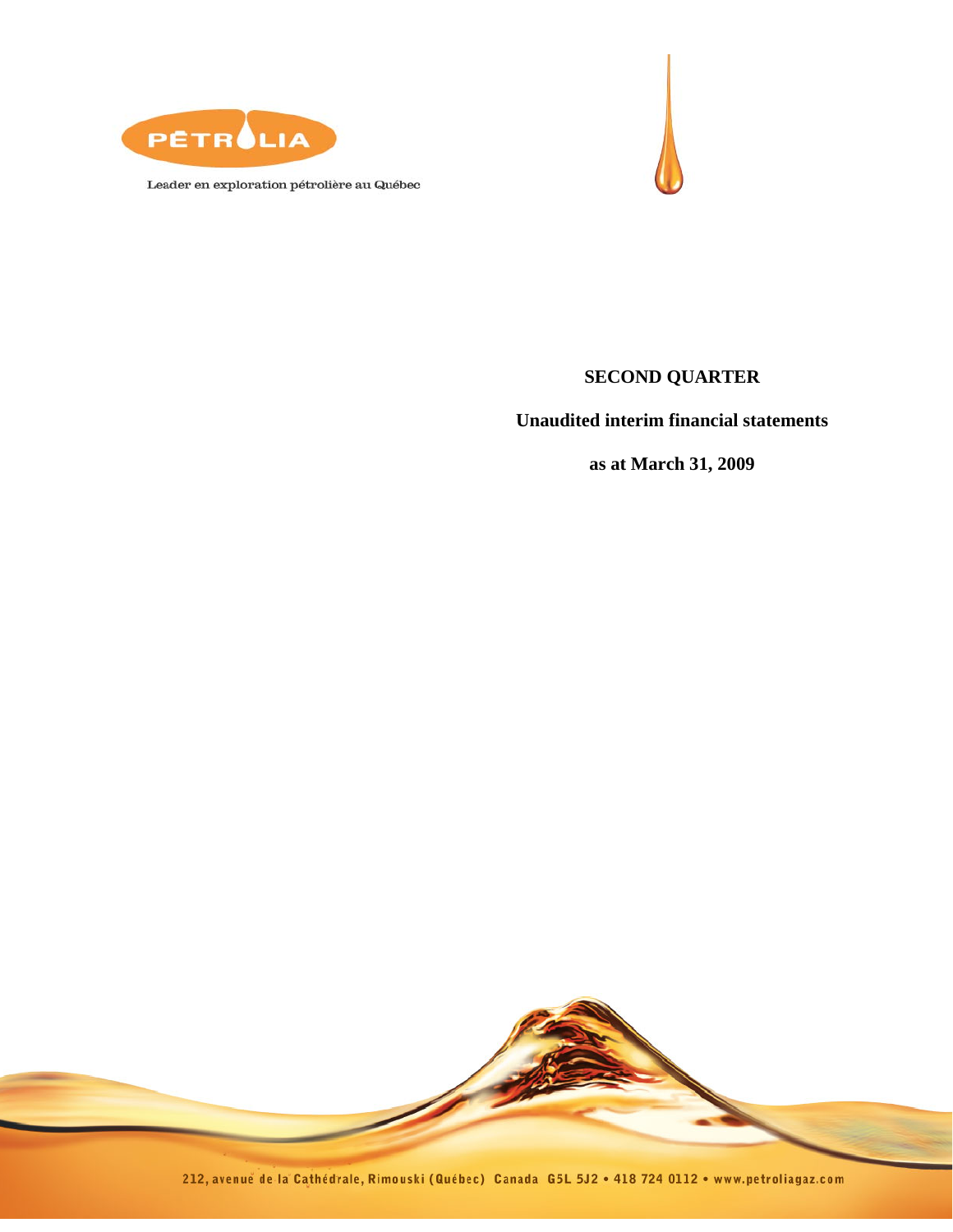#### **UNAUDITED INTERIM FINANCIAL STATEMENTS**

#### **FOR THE THREE- AND SIX-MONTH PERIODS ENDED MARCH 31, 2009**

#### **Declaration concerning the interim financial statements**

Management has prepared the interim financial statements of Pétrolia Inc., including the balance sheet as at March 31, 2009, as well as the statements of income and comprehensive loss, shareholders' equity, deferred exploration expenses, and cash flows for the three- and six-month periods ended on March 31, 2009. No external auditors' firm examined or verified these interim financial statements.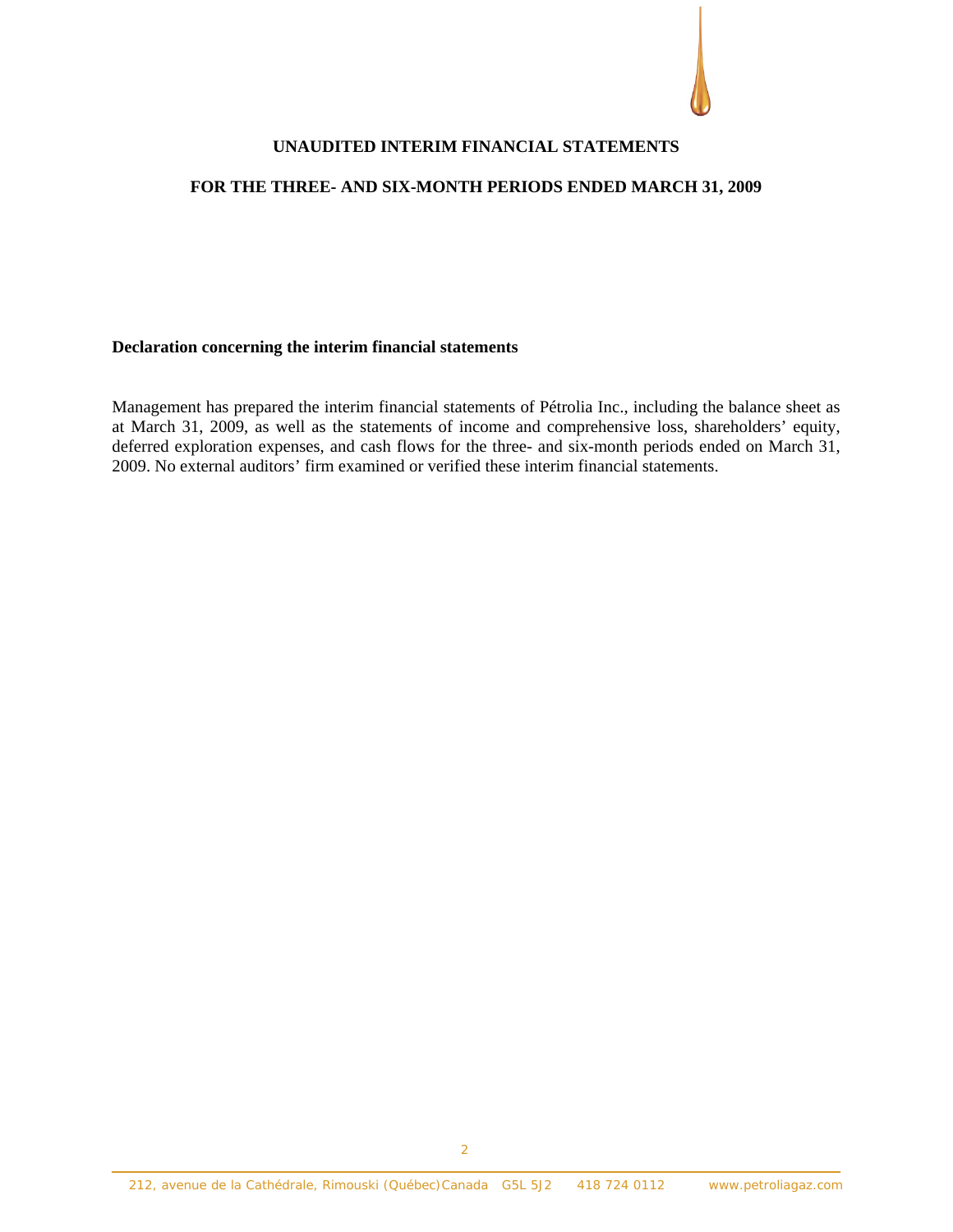**(Oil and gas exploration company)**



| <b>BALANCE SHEET</b>                                   |                              |                                  |
|--------------------------------------------------------|------------------------------|----------------------------------|
|                                                        | As at March 31<br>2009<br>\$ | As at September 30<br>2008<br>\$ |
|                                                        | (unaudited)                  | (audited)                        |
| <b>ASSETS</b>                                          |                              |                                  |
| <b>Current assets</b>                                  |                              |                                  |
| Cash and cash equivalents                              | 6,961,685                    | 11,275,057                       |
| Receivables                                            | 2,039,274                    | 3,027,612                        |
| Prepaid expenses                                       | 19,580                       | 72,344                           |
|                                                        | 9,020,539                    | 14,375,013                       |
| Equity investment, Gastem Inc, 1,000,000 common shares | 320,000                      | 1,040,000                        |
| <b>Fixed assets</b>                                    | 175,190                      | 194,563                          |
| Oil and gas properties (Note 5)                        | 2,244,501                    | 2,090,152                        |
| <b>Deferred exploration expenses</b> (Note 6)          | 11,046,126                   | 9,131,887                        |
|                                                        | 22,806,356                   | 26,831,615                       |
| <b>LIABILITIES</b>                                     |                              |                                  |
| <b>Current liabilities</b>                             |                              |                                  |
| Payables and accrued expenses                          | 225,888                      | 2,963,760                        |
| <b>Future</b> taxes                                    | 233,724                      | 291,187                          |
|                                                        | 459,612                      | 3,254,947                        |
| <b>Future taxes</b>                                    | 1,263,188                    | 1,382,559                        |
|                                                        | 1,722,800                    | 4,637,506                        |
| <b>SHAREHOLDERS' EQUITY</b>                            |                              |                                  |
| Capital stock                                          | 21,670,485                   | 21,674,783                       |
| Contributed surplus - Stock options                    | 1,869,670                    | 1,877,170                        |
| Contributed surplus – Expired stock options            | 203,446                      | 195,946                          |
| Deficit                                                | (2,660,045)                  | (1,553,790)                      |
|                                                        | 21,074,367                   | 22, 194, 109                     |
|                                                        | 22,806,356                   | 26,831,615                       |

On behalf of the Board

(signed) *André Proulx*(signed) *Vincent Causse* Director Director Director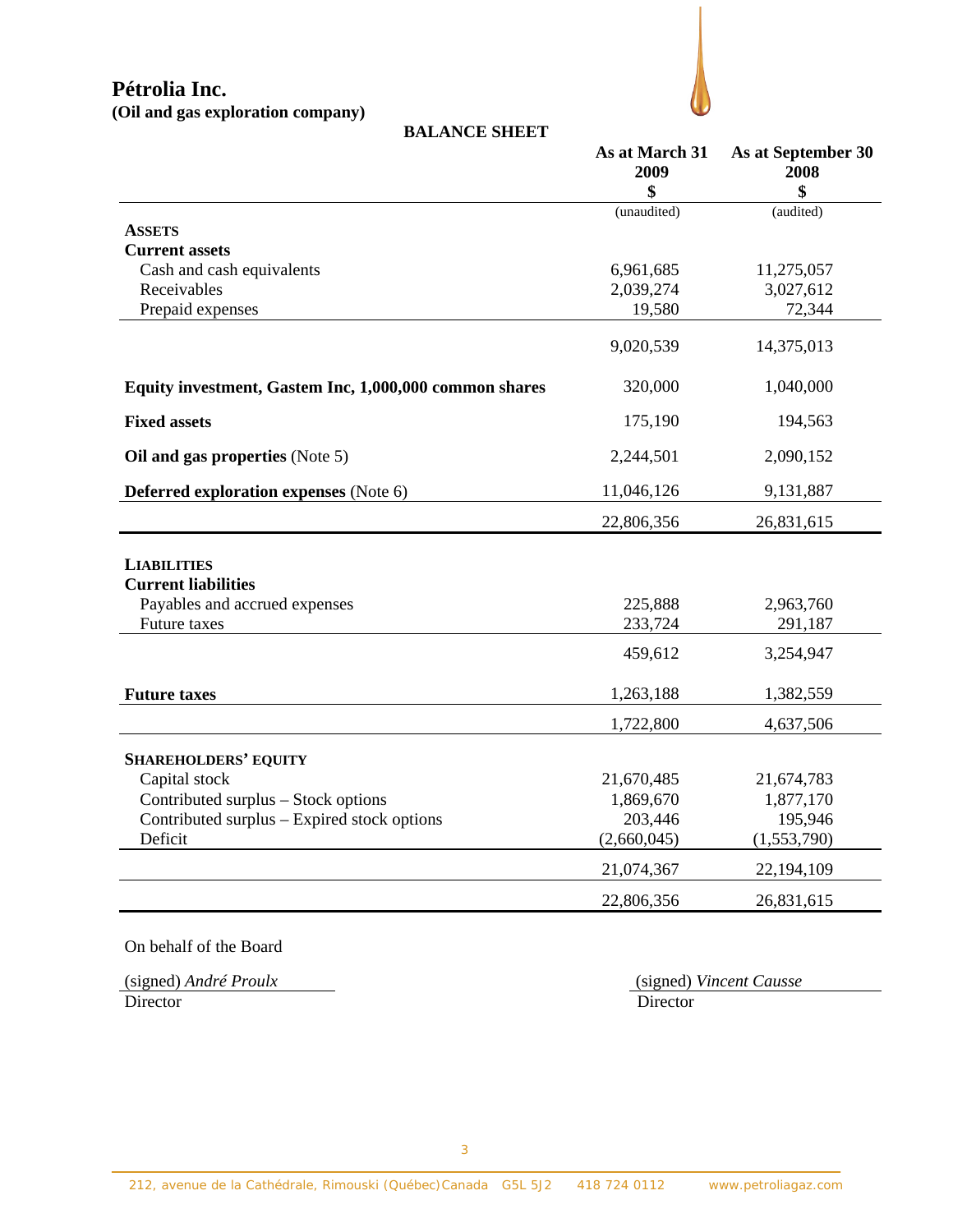

## **STATEMENT OF INCOME AND COMPREHENSIVE LOSS**

|                                            | <b>Periods ended March 31</b> |                |              |              |
|--------------------------------------------|-------------------------------|----------------|--------------|--------------|
|                                            | 2009                          | 2008           | 2009         | 2008         |
|                                            | (three months)                | (three months) | (six months) | (six months) |
|                                            | \$                            | \$             | \$           | \$           |
|                                            | (unaudited)                   | (unaudited)    | (unaudited)  | (unaudited)  |
|                                            |                               |                |              |              |
| <b>REVENUE</b>                             |                               |                |              |              |
| Project income                             | 9,052                         |                | 9,052        |              |
| Interest income                            | 18,869                        | 37,479         | 82,647       | 77,103       |
| Gain on disposal of rolling stock          |                               |                |              | 3,724        |
|                                            |                               |                |              |              |
|                                            | 27,921                        | 37,479         | 91,699       | 80,827       |
|                                            |                               |                |              |              |
| <b>GENERAL AND ADMINISTRATIVE EXPENSES</b> |                               |                |              |              |
| Stock-based compensation                   |                               | 207,450        |              | 207,450      |
| Salaries and fringe benefits               | 109,067                       | 84,187         | 196,484      | 144,984      |
| Insurance                                  | 10,313                        | 9,878          | 20,627       | 19,218       |
| Information to shareholders                | 33,497                        | 28,356         | 41,180       | 43,154       |
| Promotion and entertainment                | 13,729                        | 1,917          | 44,513       | 19,063       |
| Office supplies                            | 4,789                         | 10,329         | 8,063        | 14,094       |
| Capital taxes                              | 164,124                       |                | 164,124      |              |
| Professional fees                          | 37,548                        | 10,714         | 41,857       | 20,857       |
| Telecommunications                         | 2,727                         | 5,700          | 5,922        | 11,618       |
| Interest on loans                          |                               | 603            |              | 944          |
| Depreciation of tangible fixed assets      | 14,963                        | 8,905          | 29,584       | 15,262       |
| Costs attributable to exploration expenses |                               | (22, 624)      |              | (27, 025)    |
| Others                                     | 41,540                        | 47,691         | 102,434      | 71,076       |
|                                            |                               |                |              |              |
|                                            | 432,297                       | 393,106        | 654,788      | 540,695      |
| NET LOSS BEFORE                            |                               |                |              |              |
| <b>OTHER ITEM AND</b>                      | (404, 376)                    | (355, 627)     | (563,089)    | (459, 868)   |
| <b>INCOME TAXES</b>                        |                               |                |              |              |
| <b>OTHER ITEM</b>                          |                               |                |              |              |
| Unrealized gain (loss) on financial assets |                               |                |              |              |
| held for trading                           | (180,000)                     | 200,000        | (720,000)    | 310,000      |
|                                            |                               |                |              |              |
| <b>LOSS BEFORE INCOME TAXES</b>            | (584, 376)                    | (155, 627)     | (1,283,089)  | (149, 868)   |
|                                            |                               |                |              |              |
| Future income taxes                        | (127,792)                     | (48,046)       | (176, 834)   | (80, 904)    |
|                                            |                               |                |              |              |
|                                            |                               |                |              |              |
| NET LOSS AND COMPREHENSIVE LOSS            | (456, 584)                    | (107, 581)     | (1,106,255)  | (68,964)     |
|                                            |                               |                |              |              |
| BASIC AND DILUTED NET EARNINGS (NET        |                               |                |              |              |
| <b>LOSS) PER SHARE</b>                     | (0.0112)                      | (0.0035)       | (0.0271)     | (0.0023)     |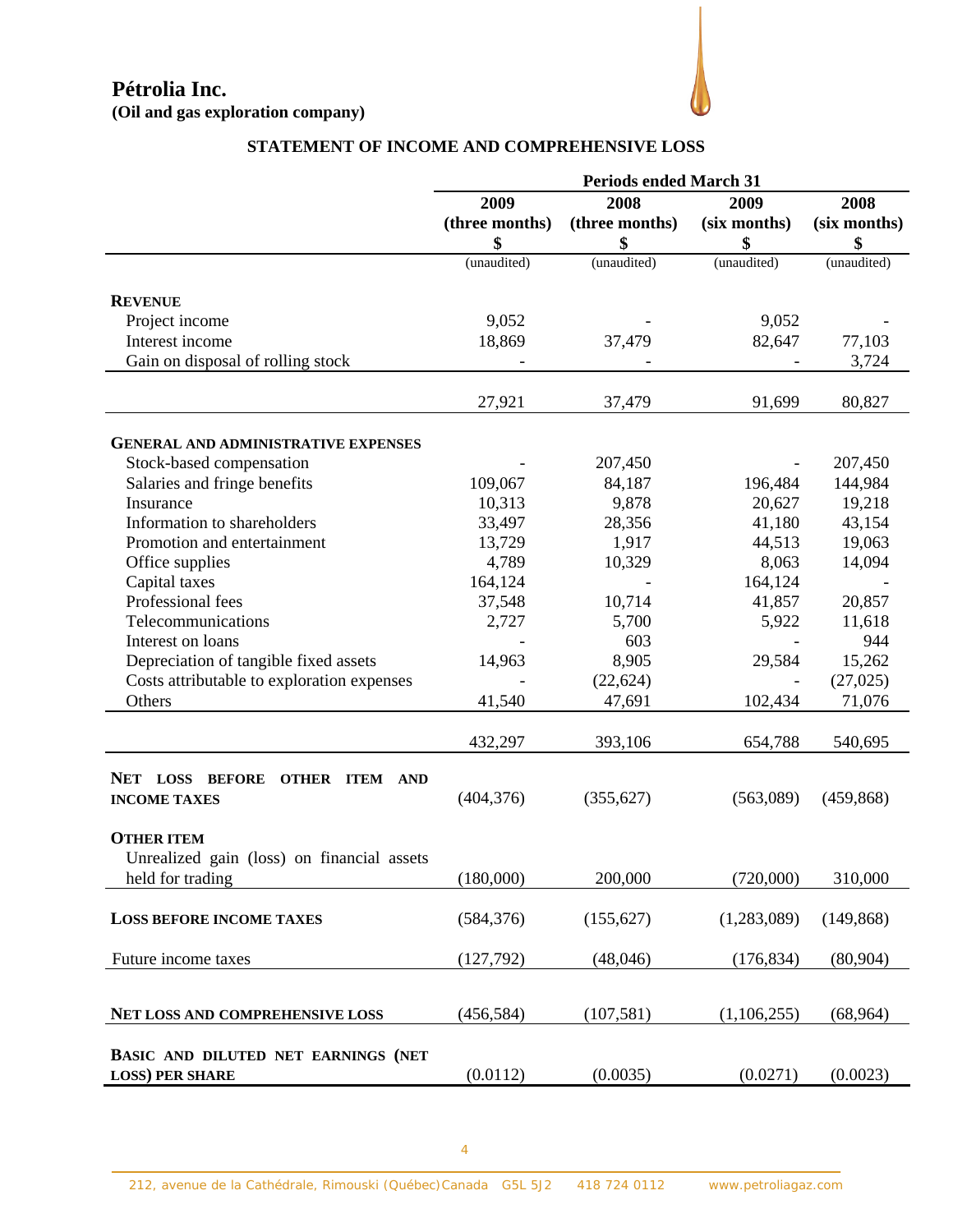**(Oil and gas exploration company)** 



## **STATEMENT OF SHAREHOLDERS' EQUITY**

|                                                        |            | <b>Capital Stock</b> | <b>Contributed surplus</b> |                                 | <b>Deficit</b>              | <b>Total</b> |
|--------------------------------------------------------|------------|----------------------|----------------------------|---------------------------------|-----------------------------|--------------|
|                                                        |            |                      | <b>Stock options</b>       | <b>Expired stock</b><br>options |                             |              |
|                                                        | number     | \$                   | \$                         | \$                              | \$                          | \$           |
| <b>Audited balance at</b><br><b>September 30, 2007</b> | 29,208,252 | 7,728,400            | 636,968                    | 195,901                         | (779, 263)                  | 7,782,006    |
| <b>Issued during the year</b>                          |            |                      |                            |                                 |                             |              |
| Cash                                                   | 11,416,665 | 14,749,999           |                            |                                 |                             | - 14,749,999 |
| Broker warrants exercised                              | 201,802    | 106,716              | (30,031)                   |                                 |                             | 76,685       |
| Stock options exercised                                | 87,500     | 56,692               | (21,692)                   |                                 |                             | 35,000       |
| <b>Share issuance costs</b>                            |            | (967, 024)           |                            |                                 |                             | (967, 024)   |
| <b>Other activities</b>                                |            |                      |                            |                                 |                             |              |
| Stock-based compensation                               |            |                      | 1,291,970                  |                                 |                             | 1,291,970    |
| Expired broker warrants                                |            |                      | (45)                       | 45                              |                             |              |
| Net loss                                               |            |                      |                            | $\blacksquare$                  | (774, 527)                  | (774, 527)   |
| <b>Audited balance at</b><br><b>September 30, 2008</b> | 40,914,219 | 21,674,783           | 1,877,170                  | 195,946                         | $(1,553,790)$ 22,194,109    |              |
| <b>Share issuance costs</b>                            |            | (4,298)              |                            |                                 |                             | (4,298)      |
| <b>Other activities</b>                                |            |                      |                            |                                 |                             |              |
| Expired broker warrants                                |            |                      | (7,500)                    | 7,500                           |                             |              |
| Net loss                                               |            |                      |                            | $\overline{\phantom{a}}$        | $(1,106,255)$ $(1,106,255)$ |              |
| <b>Unaudited balance at</b><br>March 31, 2009          | 40,914,219 | 21,670,485           | 1,869,670                  | 203,446                         | $(2,660,045)$ 21,083,556    |              |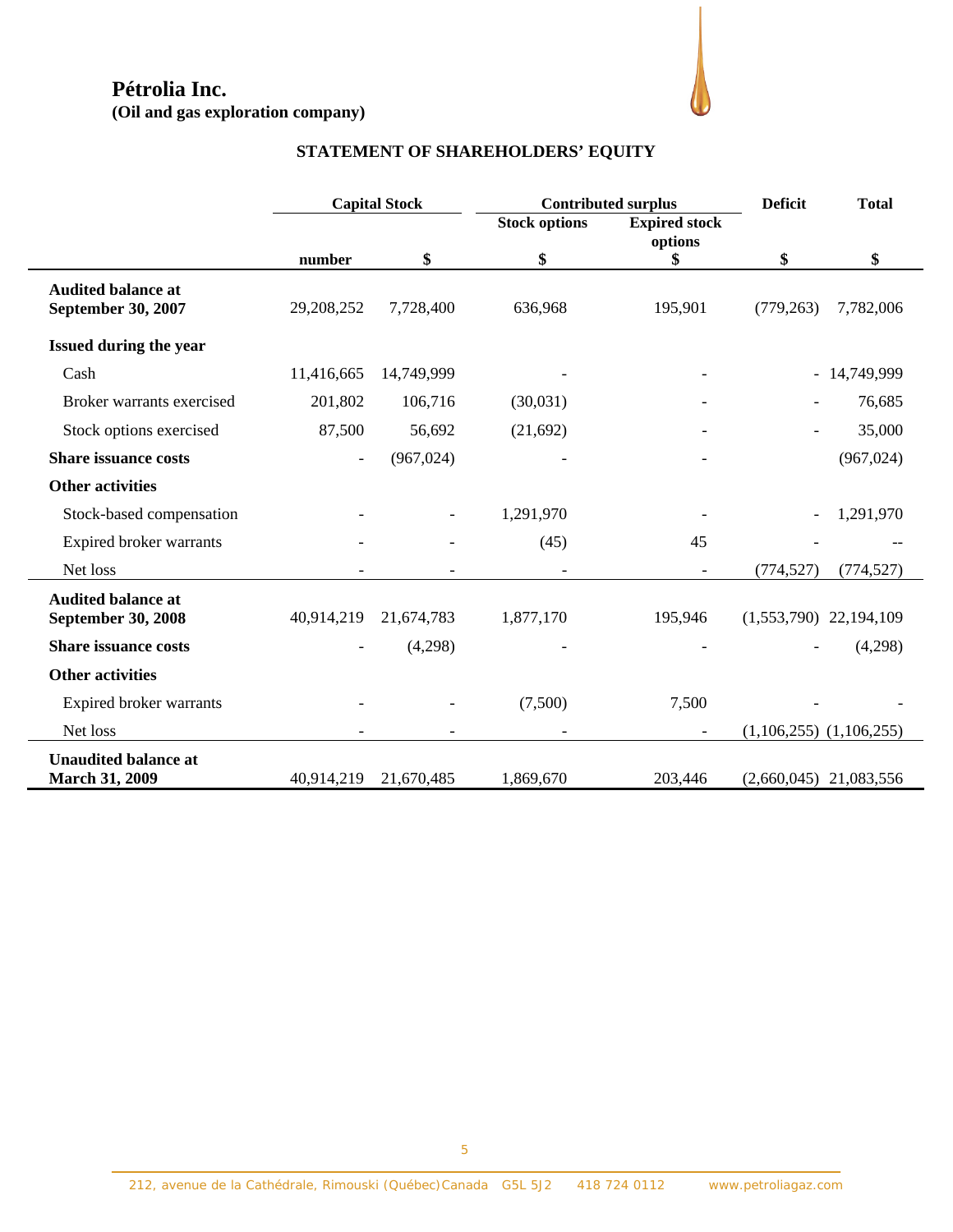**Pétrolia Inc. (Oil and gas exploration company)** 

## **STATEMENT OF DEFERRED EXPLORATION EXPENSES**

|                                     | <b>Periods ended March 31</b> |                |              |              |
|-------------------------------------|-------------------------------|----------------|--------------|--------------|
|                                     | 2009                          | 2008           | 2009         | 2008         |
|                                     | (three months)                | (three months) | (six months) | (six months) |
|                                     | \$                            | \$             | \$           | \$           |
|                                     | (unaudited)                   | (unaudited)    | (unaudited)  | (unaudited)  |
| <b>EXPLORATION EXPENSES</b>         |                               |                |              |              |
| Analyses                            |                               | 6,622          |              | 6,622        |
| Drilling                            | 108,489                       | 30,969         | 156,681      | 69,670       |
| Geology                             | 353,523                       | 123,362        | 627,107      | 218,998      |
| Geophysical surveys                 | 145,031                       | 488,627        | 2,492,032    | 500,995      |
| General supervision                 |                               | 22,624         |              | 27,025       |
| Stock-based compensation            |                               | 104,550        |              | 104,550      |
|                                     |                               |                |              |              |
|                                     | 607,043                       | 776,754        | 3,275,820    | 927,860      |
| <b>DEDUCTIONS</b>                   |                               |                |              |              |
| <b>Exploration</b> subsidies        | 173,797                       | 275,686        | 756,388      | 275,686      |
| Partner contributions               | 67,745                        |                | 605,193      |              |
|                                     |                               |                |              |              |
| INCREASE IN EXPLORATION EXPENSES    |                               |                |              |              |
| <b>FOR THE PERIOD</b>               | 365,501                       | 501,068        | 1,914,239    | 652,174      |
|                                     |                               |                |              |              |
| <b>BALANCE, BEGINNING OF PERIOD</b> | 10,680,625                    | 7,217,283      | 9,131,887    | 7,066,177    |
|                                     |                               |                |              |              |
| <b>BALANCE, END OF PERIOD</b>       | 11,046,126                    | 7,718,351      | 11,046,126   | 7,718,351    |

6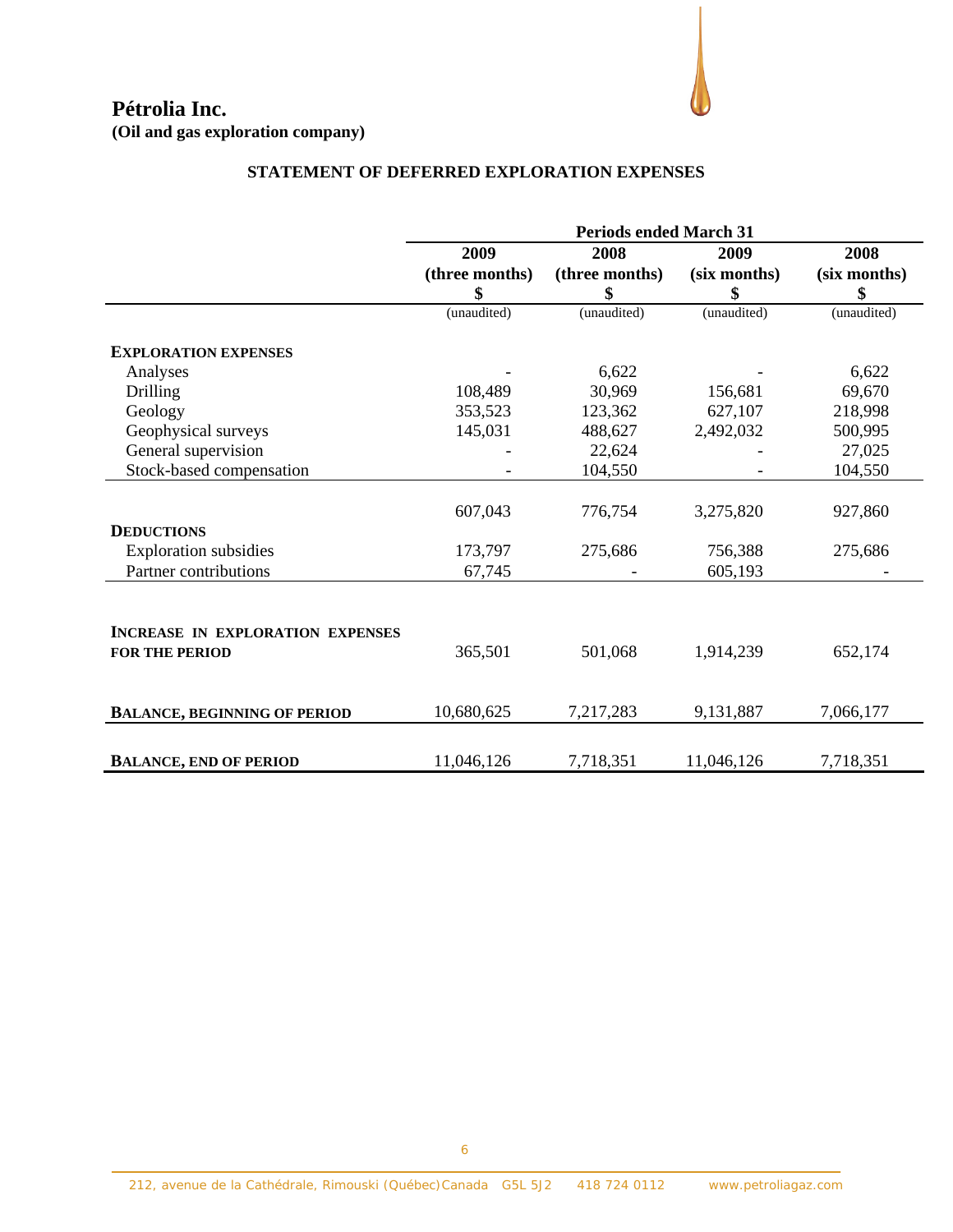**(Oil and gas exploration company)** 



## **STATEMENT OF CASH FLOWS**

|                                                     | <b>Periods ended March 31</b> |                             |             |              |
|-----------------------------------------------------|-------------------------------|-----------------------------|-------------|--------------|
|                                                     | 2008<br>2009<br>2009          |                             |             | 2008         |
|                                                     | (three months)                | (three months) (six months) |             | (six months) |
|                                                     | \$                            | \$                          | \$          | \$           |
|                                                     | (unaudited)                   | (unaudited)                 | (unaudited) | (unaudited)  |
| <b>OPERATING ACTIVITIES</b>                         |                               |                             |             |              |
| Net loss                                            | (456, 584)                    | (107, 581)                  | (1,106,255) | (68, 964)    |
| Items not affecting cash                            |                               |                             |             |              |
| Depreciation of fixed assets                        | 14,963                        | 8,905                       | 29,584      | 15,262       |
| Gain on disposal of rolling stock                   |                               |                             |             | (3,724)      |
| Stock-based compensation                            |                               | 207,450                     |             | 207,450      |
| Future income taxes                                 | (127,792)                     | (48,046)                    | (176, 834)  | (80,904)     |
| Unrealized gain (loss) on financial assets held for |                               |                             |             |              |
| trading                                             | 180,000                       | (200,000)                   | 720,000     | (310,000)    |
|                                                     | (389, 413)                    | (139,272)                   | (533,505)   | (240, 880)   |
| Net change in non-cash operating                    |                               |                             |             |              |
| working capital items                               | (231, 329)                    | 89,671                      | (246, 565)  | 58,965       |
|                                                     | (620, 742)                    | (49, 601)                   | (780,070)   | (181, 915)   |
| <b>FINANCING ACTIVITIES</b>                         |                               |                             |             |              |
| Acquisition of additional financing                 |                               |                             |             | 37,889       |
| Capital stock issuance                              |                               | 10,000                      |             | 1,836,685    |
| Share issuance costs                                | (2,755)                       | (23, 225)                   | (4,298)     | (145, 536)   |
| Repayment of long-term debt                         |                               | (5,089)                     |             | (8,704)      |
|                                                     | (2,755)                       | (18, 314)                   | (4,298)     | 1,720,334    |
| <b>INVESTING ACTIVITIES</b>                         |                               |                             |             |              |
| Acquisition of fixed assets                         |                               |                             | (10,211)    | (59, 630)    |
| Acquisition of oil and gas properties               | (95,208)                      | 81,491                      | (154, 349)  | (163,002)    |
| Increase in deferred exploration expenses           |                               |                             |             |              |
| net of deductions                                   | (1,340,319)                   | (723, 261)                  | (3,364,444) | (913, 822)   |
| Disposal of rolling stock                           |                               |                             |             | 4,906        |
| Disposal of long-term investment                    |                               | 45,000                      |             | 45,000       |
|                                                     | (1,435,527)                   | (596, 770)                  | (3,529,004) | (1,086,548)  |
| <b>INCREASE (DECREASE) IN CASH AND CASH</b>         |                               |                             |             |              |
| <b>EQUIVALENTS</b>                                  | (2,059,024)                   | (664, 685)                  | (4,313,372) | 451,871      |
|                                                     |                               |                             |             |              |
| CASH AND CASH EQUIVALENTS, BEGINNING OF PERIOD      | 9,020,709                     | 4,165,029                   | 11,275,057  | 3,048,473    |
| CASH AND CASH EQUIVALENTS, END OF PERIOD            | 6,961,685                     | 3,500,344                   | 6,961,685   | 3,500,344    |
|                                                     |                               |                             |             |              |
| CASH AND CASH EQUIVALENTS ARE AS FOLLOWS:           |                               |                             |             |              |
| Cash                                                | 13,138                        | 231,209                     | 13,138      | 231,209      |
| Money market fund                                   | 6,948,547                     | 3,269,135                   | 6,948,547   | 3,269,135    |
|                                                     | 6,961,685                     | 3,500,344                   | 6,961,685   | 3,500,344    |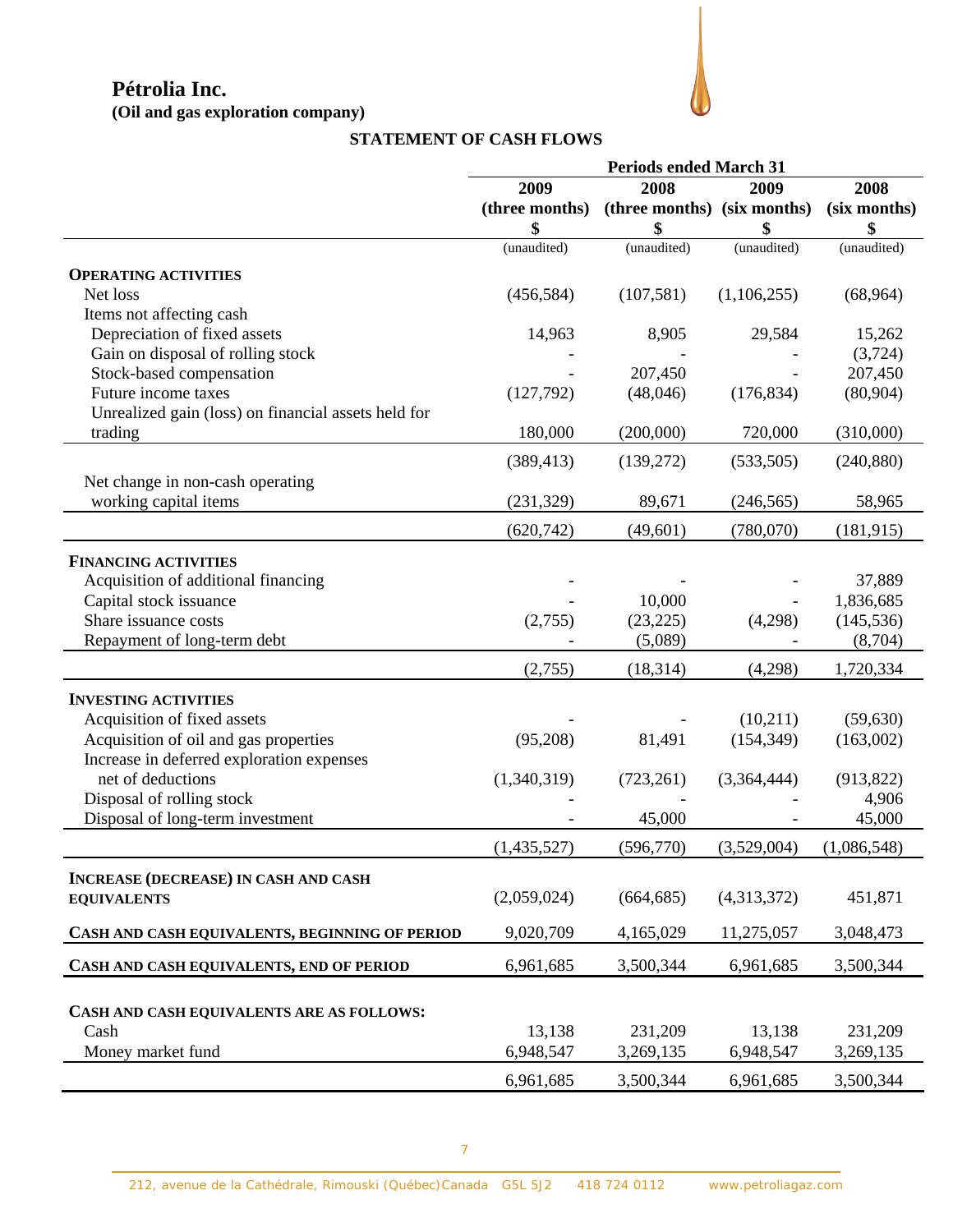

### **ADDITIONAL NOTES TO INTERIM FINANCIAL STATEMENTS March 31, 2009**

#### **1. INSTRUMENT OF INCORPORATION AND NATURE OF ACTIVITIES**

The Company, incorporated under part IA of the Québec Companies Act, is an oil and gas exploration company. Its stock has been listed on the TSX Venture Exchange since February 16, 2005, under the symbol PEA.

The oil and gas properties held by the Company are currently in the exploration stage. The Company's long-term profitability is related in part to the costs and success of the exploration and subsequent development programs. The Company has not yet determined whether its properties hold economically viable reserves.

### **2. SIGNIFICANT ACCOUNTING POLICES**

These unaudited interim financial statements were prepared in accordance with Canadian generally accepted accounting principles and are based on the same accounting policies and methods as those mentioned in Note 3 of the Company's annual financial statements as at September 30, 2008, with the exception of recent accounting changes. However, they do not include all of the information that must be provided in annual financial statements. These interim financial statements should therefore be read in parallel with the Company's most recent audited annual financial statements.

## **3. NEW ACCOUNTING POLICIES**

The Company has adopted the following new sections from the Handbook of the Canadian Institute of Chartered Accountants ("CICA"), which apply to the Company's interim financial statements for periods beginning on October 1, 2008:

- i) Section 3064, "Goodwill and Intangible Assets," replaces Section 3062, "Goodwill and Other Intangible Assets," and Section 3450, "Research and Development Costs." It establishes standards for the recognition, measurement, and presentation of goodwill and intangible assets. Section 1000, "Financial Statement Concepts," was also amended to be consistent with the new section.
- ii) Section 1400, "General Standards of Financial Statement Presentation," establishes the conditions for measuring and presenting the Company's ability to continue as a going concern.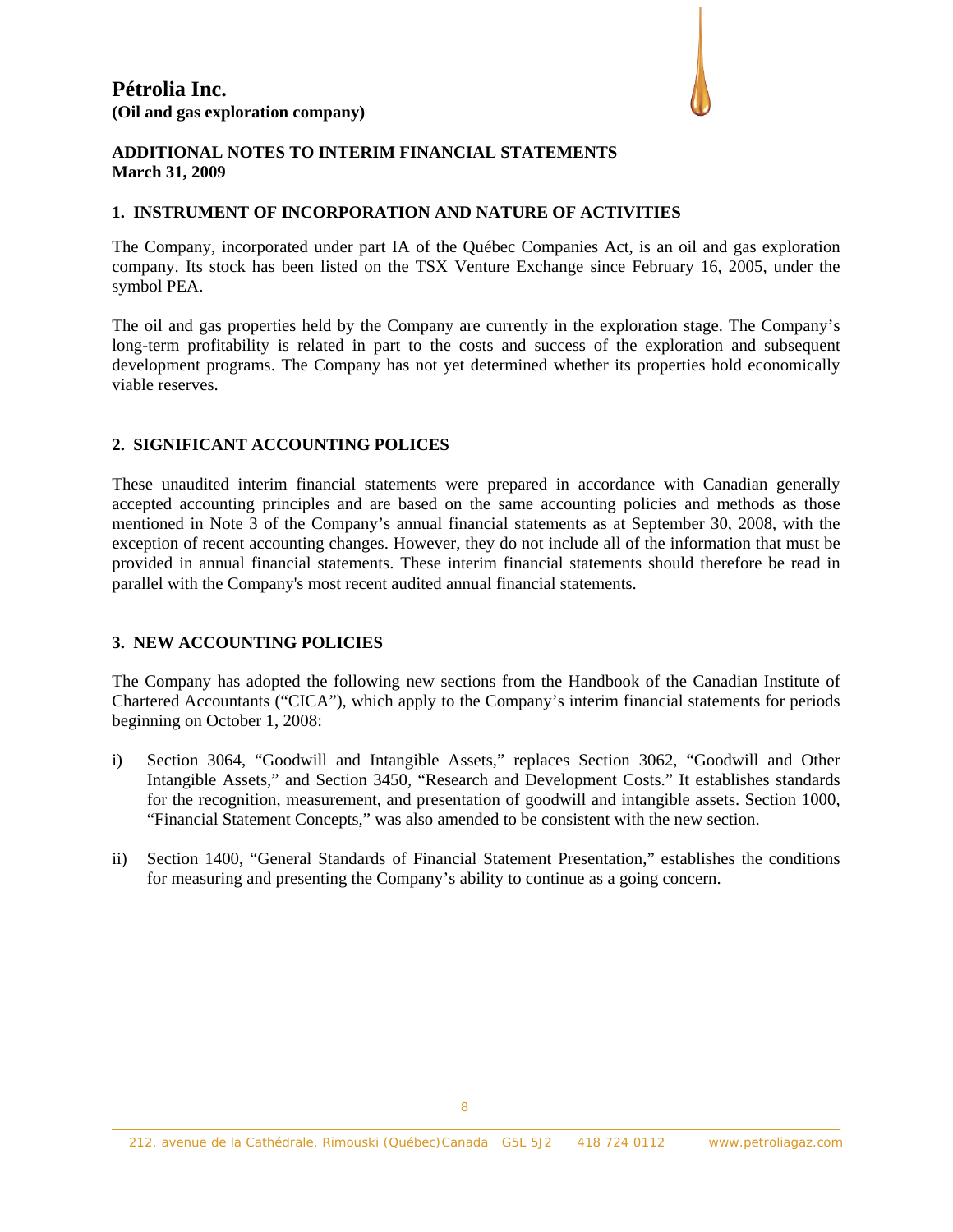

**(Oil and gas exploration company)** 

## **ADDITIONAL NOTES TO INTERIM FINANCIAL STATEMENTS March 31, 2009**

## **3. NEW ACCOUNTING POLICIES**

During the quarter, the Company adopted EIC-173 and EIC-174:

- i) On January 20, 2009, the Emerging Issues Committee (EIC) of the CICA adopted abstract no. 173 "Credit Risk and the Fair Value of Financial Assets and Financial Liabilities" (EIC-173), which clarifies that a Company's own credit risk and the credit risk of its counterparty should be taken into account in determining the fair value of financial assets and liabilities. EIC-173 is to be applied retrospectively, without restatement of prior periods, to all financial assets and liabilities measured at fair value in interim and annual financial statements for periods ending on or after the date of issuance of this abstract.
- ii) On March 27, 2009, the CICA approved abstract no. 174 "Mining Exploration Costs," which specifies the fact that an entity that initially its capitalized exploration costs has an obligation in the current and subsequent accounting periods to determine whether the value of the exploration costs recorded in assets must be reduced. EIC-174 must be applied to financial statements published after the publication date of the abstract.

The adoption of these new sections and these new EICs had no significant impact on the Company's financial statements.

## **4. FUTURE ACCOUNTING POLICIES**

- i) Section 1582, "Business Combinations," replaces Section 1581, "Business Combinations." It establishes standards for the recognition of a businesses combination and is the Canadian equivalent of IFRS 3 (revised), "Business Combinations." The section will be applied prospectively to business combinations with an acquisition date on or after October 1, 2011. Early application is acceptable.
- ii) Section 1601, "Consolidated Financial Statements," and Section 1602, "Non-controlling Interests," replace Section 1600, "Consolidated Financial Statements." Section 1601 defines standards for preparing consolidated financial statements. Section 1602 defines standards for the recognition of non-controlling interests in a subsidiary in consolidated financial statements subsequent to a business combination. These standards are equivalent to the corresponding provisions of IAS 27 (revised), "Consolidated and Separate Financial Statements." The sections will apply to interim and annual consolidated financial statements for fiscal years beginning on or after October 1, 2011. However, their early adoption is permitted from the start of a fiscal year.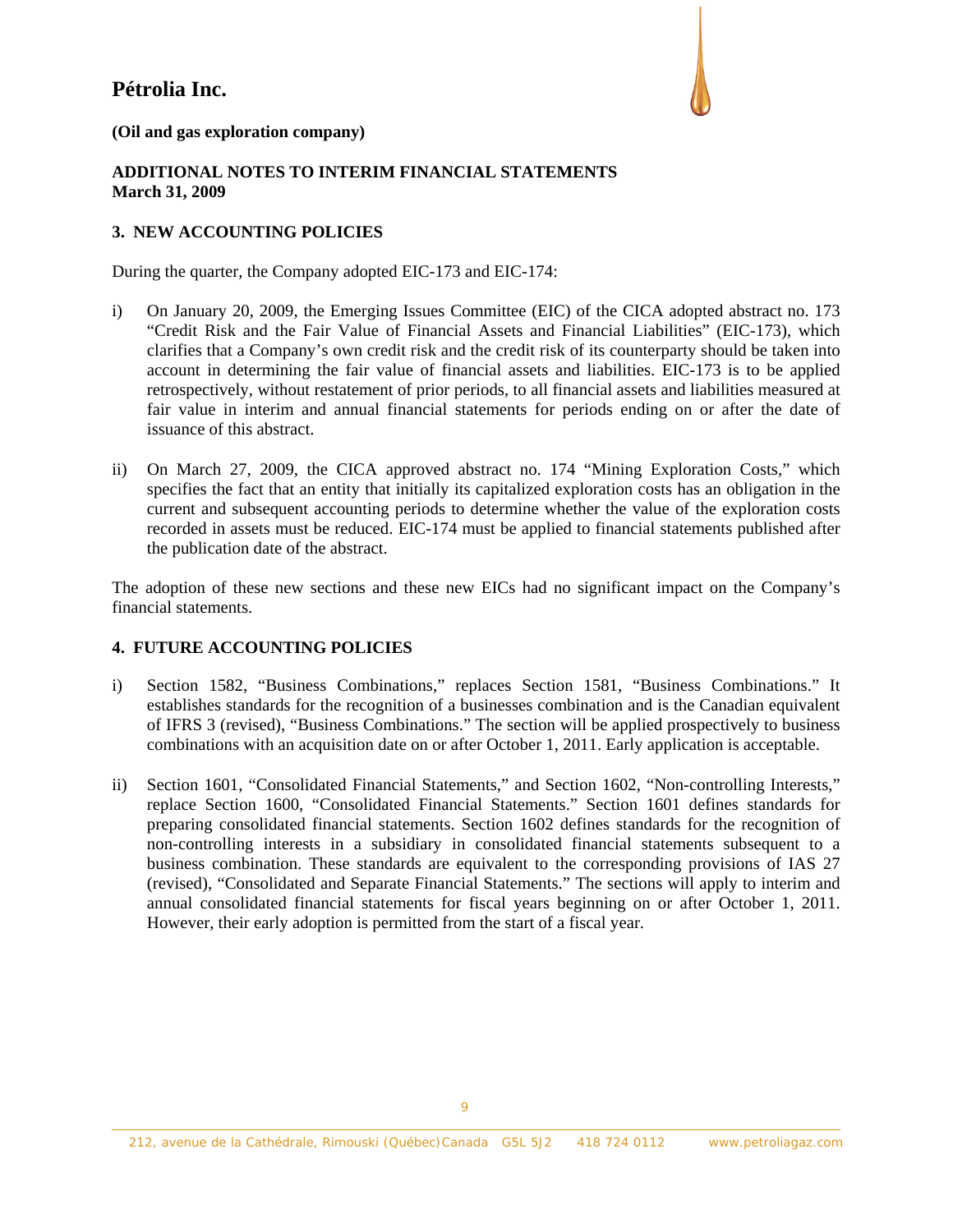

### **ADDITIONAL NOTES TO INTERIM FINANCIAL STATEMENTS March 31, 2009**

## **4. FUTURE ACCOUNTING POLICIES**

#### iii) International Financial Reporting Standards

The CICA Accounting Standards Board (AcSB) has adopted a strategic plan to converge with the International Financial Reporting Standards (IFRS) for companies having accountability obligations. As the AcSB confirmed on February 13, 2008, the conversion requires companies that have accountability obligations to adopt the IFRS fully in 2011. The transition to the IFRS will apply to interim and financial statements for fiscal years begun on or after January 1, 2011. The Company will switch to the new standards according to the schedules established by these new rules and will closely monitor all changes resulting from this convergence.

The Company is currently assessing the impact of adopting these new standards on the financial statements.

|                        | <b>March 31, 2009</b><br>\$ | <b>September 30, 2008</b> |
|------------------------|-----------------------------|---------------------------|
|                        | (unaudited)                 | (audited)                 |
| <b>Quebec</b>          |                             |                           |
| Anticosti              | 256,685                     | 205,793                   |
| Edgar                  | 21,671                      | 15,003                    |
| Gaspésia               | 331,488                     | 257,770                   |
| Gaspé and Gastonguay   | 1,591,715                   | 1,573,529                 |
| <b>Marcel Tremblay</b> | 7,738                       | 6,633                     |
| <b>New Brunswick</b>   |                             |                           |
| Dalhousie              | 35,204                      | 31,424                    |
|                        | 2,244,501                   | 2,090,152                 |

#### **5. OIL AND GAS PROPERTIES**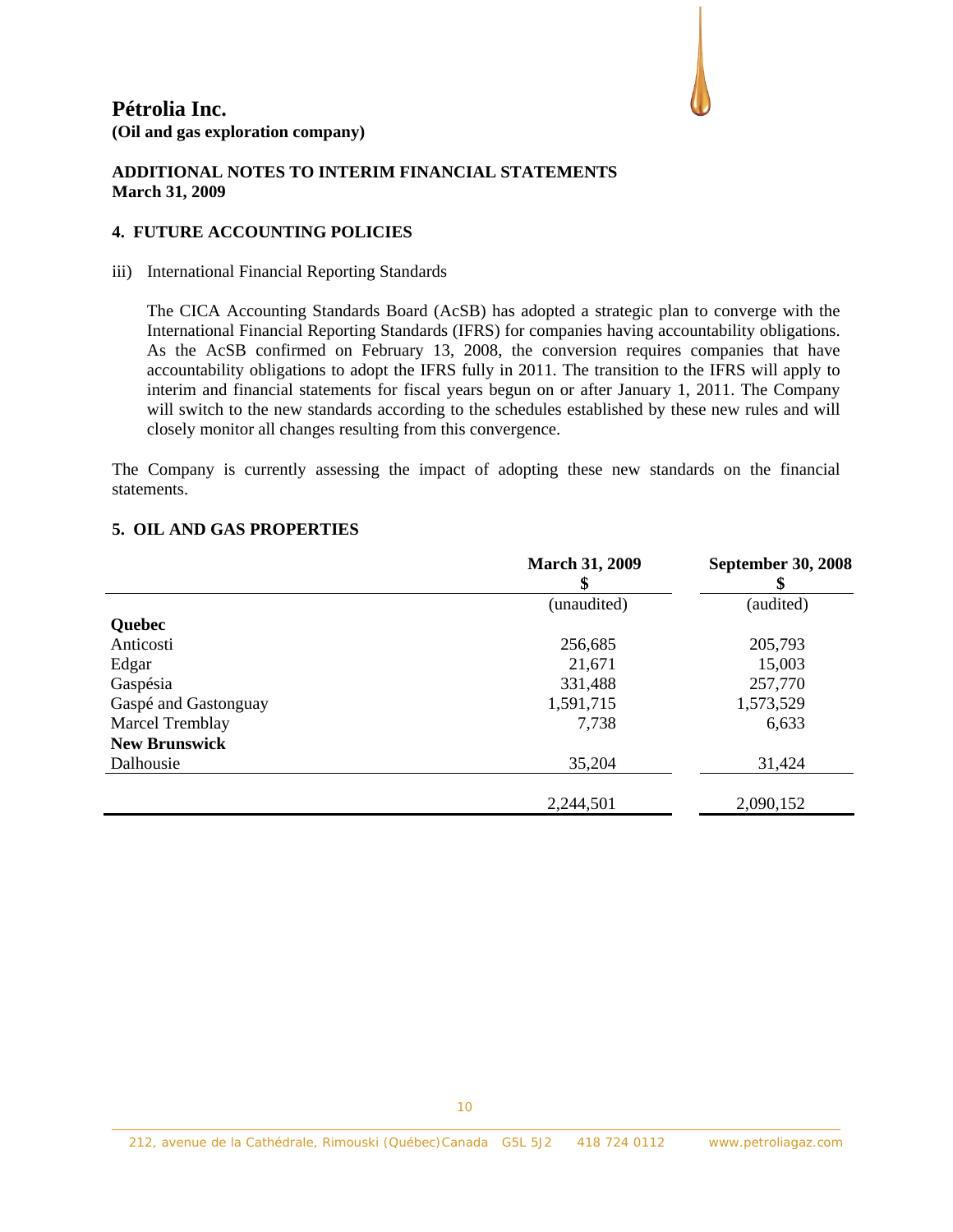

**(Oil and gas exploration company)** 

## **ADDITIONAL NOTES TO INTERIM FINANCIAL STATEMENTS March 31, 2009**

## **6. DEFERRED EXPLORATION EXPENSES**

|                                                    | <b>September 30, 2008</b><br>\$ | <b>Additions</b><br>\$ | <b>March 31, 2009</b><br>\$ |
|----------------------------------------------------|---------------------------------|------------------------|-----------------------------|
|                                                    | (audited)                       | (unaudited)            | (unaudited)                 |
| Quebec                                             |                                 |                        |                             |
| Anticosti                                          | 1,096,296                       | 211,745                | 1,308,041                   |
| Edgar                                              | 230,883                         | 5,597                  | 236,480                     |
| Gaspésia                                           | 3,119,249                       | 69,232                 | 3,188,481                   |
| Gaspé and Gastonguay                               | 8,267,463                       | 2,476,769              | 10,744,232                  |
| Marcel-Tremblay                                    | 23,009                          | 6,068                  | 29,077                      |
| Saint-Simon                                        | 102,707                         |                        | 102,707                     |
| <b>New Brunswick</b>                               |                                 |                        |                             |
| Dalhousie                                          | 114,118                         | 506,409                | 620,527                     |
|                                                    | 12,953,725                      | 3,275,820              | 16,229,545                  |
| Deductions:                                        |                                 |                        |                             |
| Exploration subsidies and partner<br>contributions |                                 |                        |                             |
| Anticosti                                          | 356,084                         | 74,111                 | 430,195                     |
| Edgar                                              | 19,754                          | 1,959                  | 21,713                      |
| Gaspésia                                           | 262,075                         | 24,231                 | 286,306                     |
| Gaspé and Gastonguay                               | 3,169,477                       | 1,259,156              | 4,428,633                   |
| Marcel-Tremblay                                    | 7,526                           | 2,124                  | 9,650                       |
| Dalhousie                                          | 6,922                           |                        | 6,922                       |
|                                                    | 3,821,838                       | 1,361,581              | 5,183,419                   |
|                                                    | 9,131,887                       | 1,914,239              | 11,046,126                  |